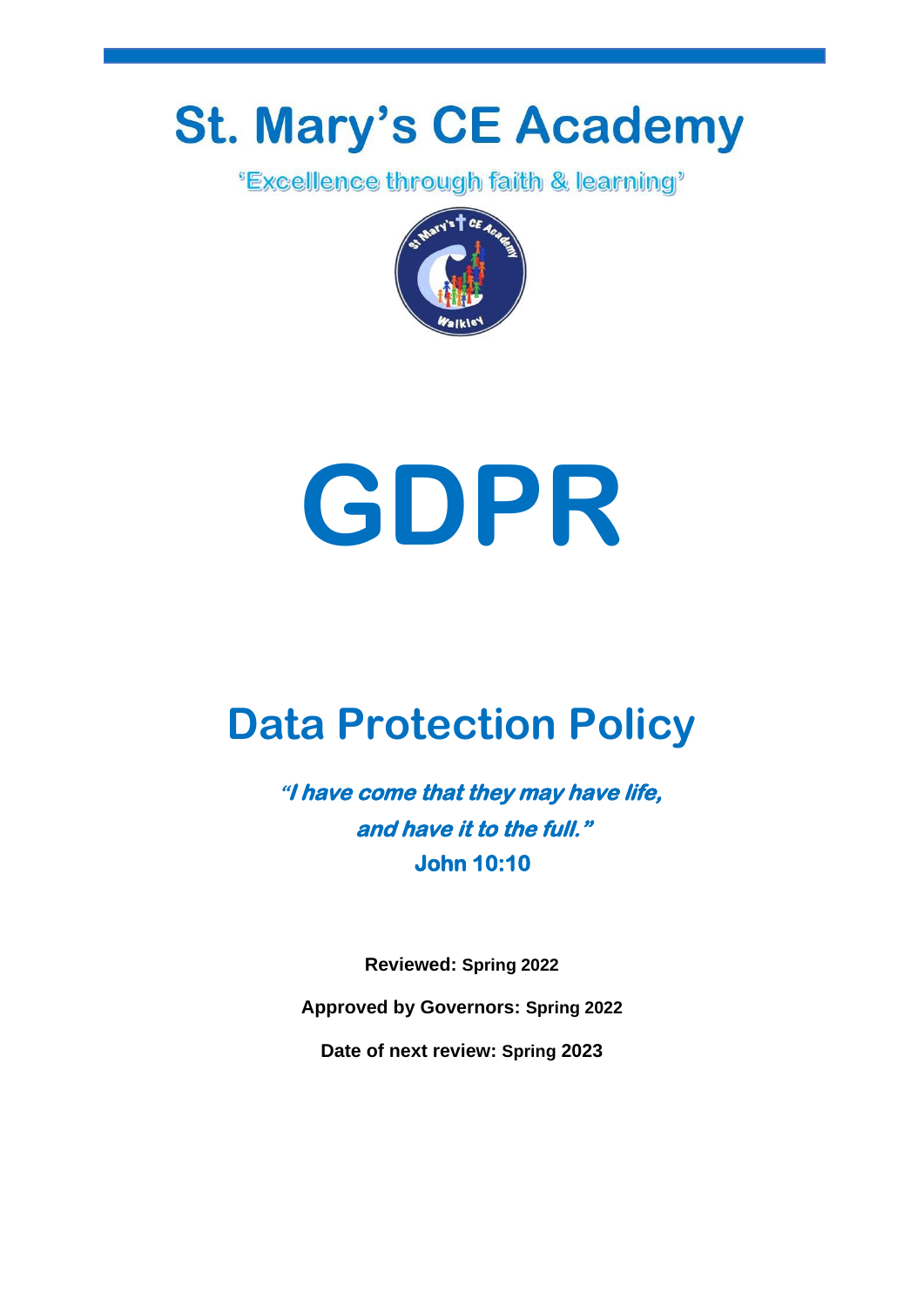### **GDPR Data Protection Policy**

#### **Introduction:**

At St Mary's Church of England Academy, we aim to provide a caring environment where every child can thrive and is supported to achieve their unique & amazing potential as a child of God.

**St. Mary's CE Academy** 

#### **Contents:**

[Statement of intent](#page-1-0)

- 1. Legal framework
- 2. [Applicable data](#page-2-0)
- 3. [Principles](#page-3-0)
- 4. [Accountability](#page-3-1)
- 5. [Data protection officer \(DPO\)](#page-4-0)
- 6. [Lawful processing](#page-5-0)
- 7. [Consent](#page-6-0)
- 8. [The right to be informed](#page-6-1)
- 9. [The right of access](#page-8-0)
- 10[.The right to rectification](#page-8-1)
- 11[.The right to erasure](#page-9-0)
- 12. The right to restrict processing
- 13[.The right to data portability](#page-10-1)
- 14[.The right to object](#page-11-0)
- 15[.Automated decision making and profiling](#page-12-0)
- 16[.Privacy by design and privacy impact assessments](#page-13-0)
- 17[.Data breaches](#page-14-0)
- 18[.Data security](#page-15-0)
- 19[.Publication of information](#page-16-0)
- 20[.CCTV and photography](#page-16-1)
- 21[.Data retention](#page-17-0)
- 22[.DBS data](#page-17-1)
- 23[.Policy review](#page-17-2)

#### <span id="page-1-0"></span>**Statement of intent**

St Mary's Church of England Academy, Walkley is required to keep and process certain information about its staff members and pupils in accordance with its legal obligations under the General Data Protection Regulation (GDPR).

The school may, from time to time, be required to share personal information about its staff or pupils with other organisations, mainly the LA, other schools and educational bodies, and potentially children's services.

This policy is in place to ensure all staff and governors are aware of their responsibilities and outlines how the school complies with the following core principles of the GDPR.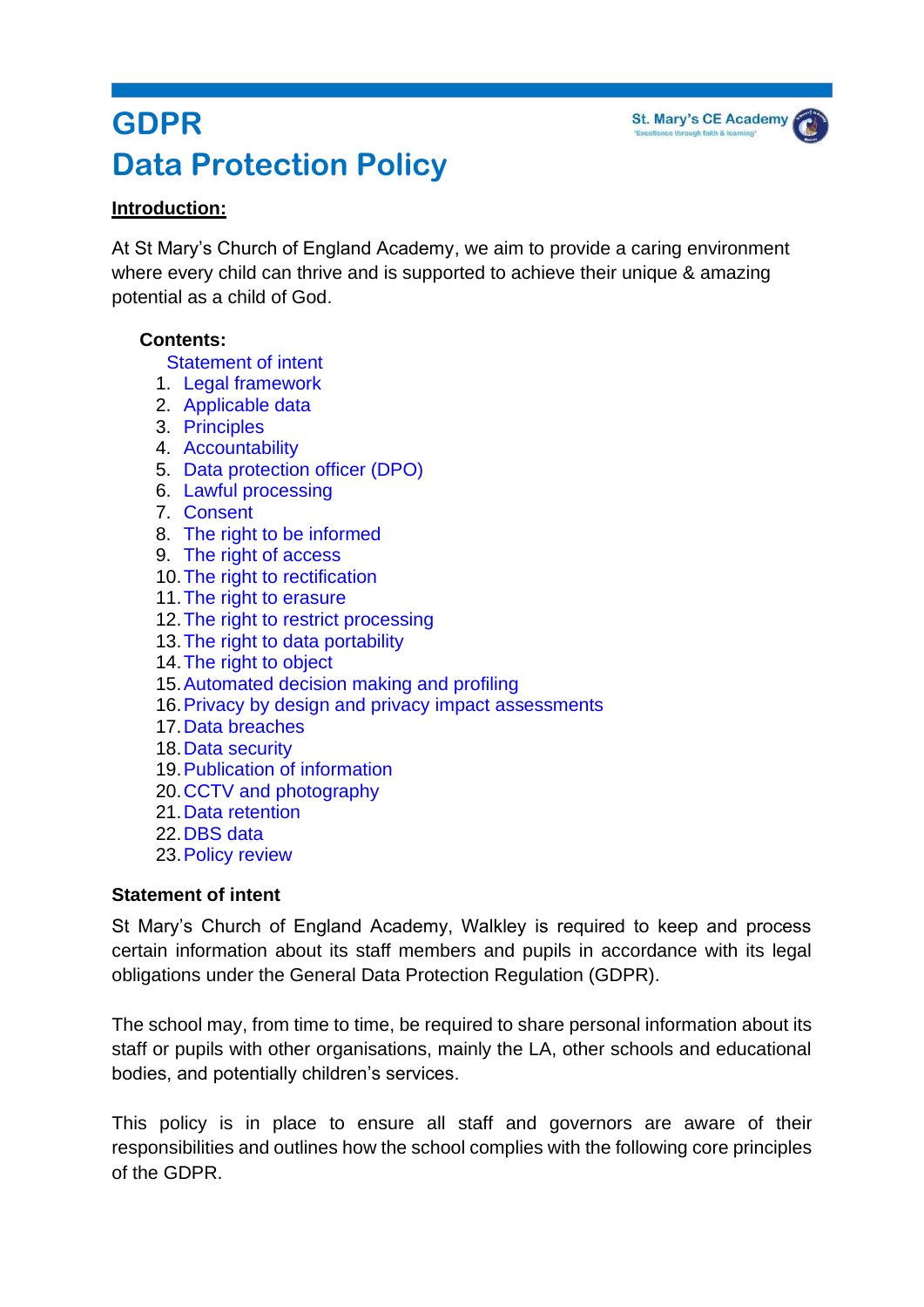Organisational methods for keeping data secure are imperative, and St Mary's Church of England Academy, Walkley believes that it is good practice to keep clear practical policies, backed up by written procedures.

#### **1. Legal framework**

- 1.1. This policy has due regard to legislation, including, but not limited to the following:
	- The General Data Protection Regulation (GDPR)
	- The Freedom of Information Act 2000
	- The Education (Pupil Information) (England) Regulations 2005 (as amended in 2016)
	- The Freedom of Information and Data Protection (Appropriate Limit and Fees) Regulations 2004
	- The School Standards and Framework Act 1998
- 1.2. This policy will also have regard to the following guidance:
	- Information Commissioner's Office (2017) 'Overview of the General Data Protection Regulation (GDPR)'
	- Information Commissioner's Office (2017) 'Preparing for the General Data Protection Regulation (GDPR) 12 steps to take now'
- 1.3. This policy will be implemented in conjunction with the following other school policies:
	- **Photography and Videos at School Policy**
	- **E-security Policy**
	- **Freedom of Information Policy**
	- **CCTV Policy**

#### <span id="page-2-0"></span>**2. Applicable data**

- 2.1. For the purpose of this policy, **personal data** refers to information that relates to an identifiable, living individual, including information such as an online identifier, e.g. an IP address. The GDPR applies to both automated personal data and to manual filing systems, where personal data is accessible according to specific criteria, as well as to chronologically ordered data and pseudonymised data, e.g. key-coded.
- 2.2. **Sensitive personal data** is referred to in the GDPR as 'special categories of personal data', which are broadly the same as those in the Data Protection Act (DPA) 1998. These specifically include the processing of genetic data, biometric data and data concerning health matters.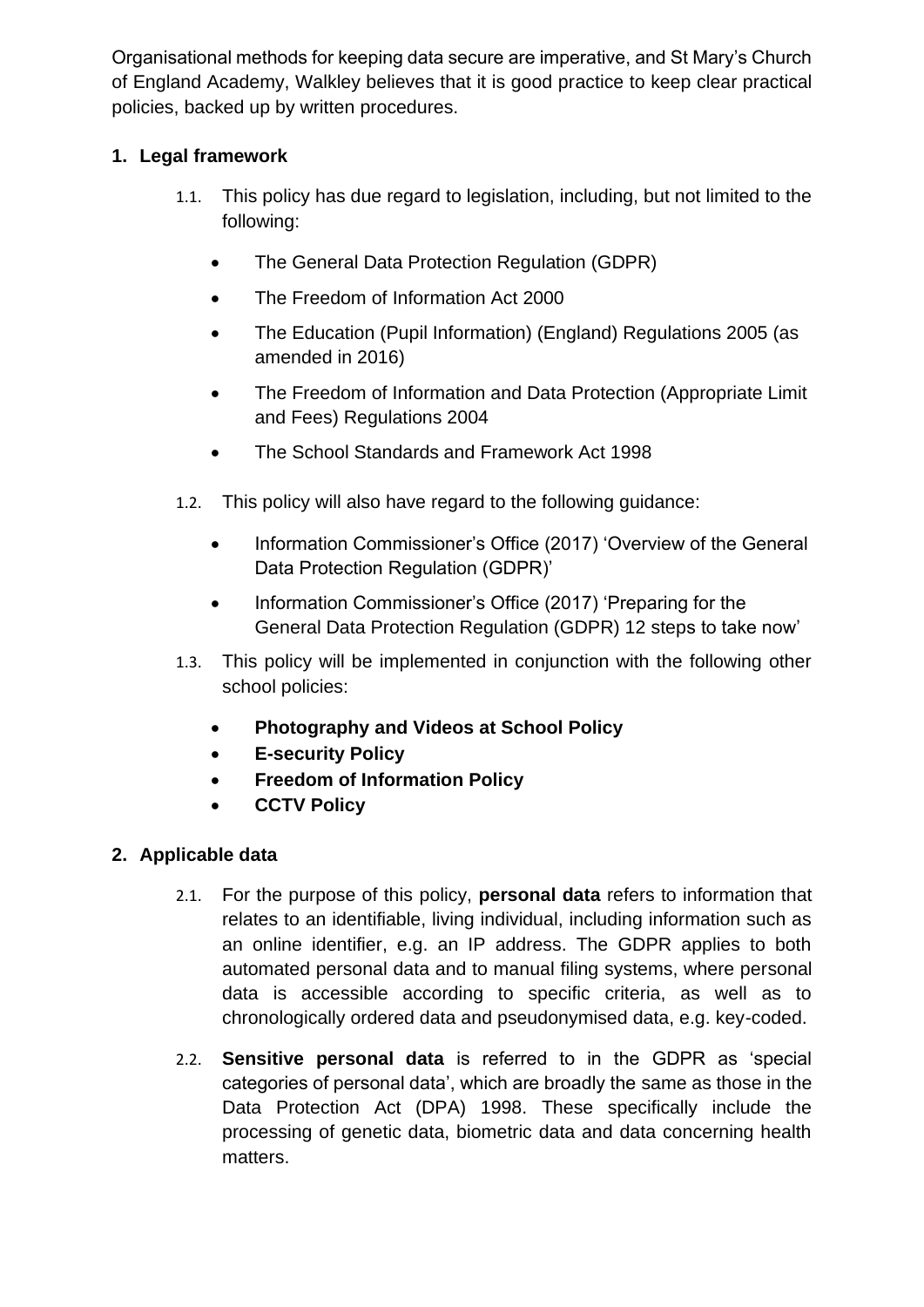#### <span id="page-3-0"></span>**3. Principles**

- 3.1. In accordance with the requirements outlined in the GDPR, personal data will be:
	- Processed lawfully, fairly and in a transparent manner in relation to individuals.
	- Collected for specified, explicit and legitimate purposes and not further processed in a manner that is incompatible with those purposes; further processing for archiving purposes in the public interest, scientific or historical research purposes or statistical purposes shall not be considered to be incompatible with the initial purposes.
	- Adequate, relevant and limited to what is necessary in relation to the purposes for which they are processed.
	- Accurate and, where necessary, kept up-to-date; every reasonable step must be taken to ensure that personal data that are inaccurate, having regard to the purposes for which they are processed, are erased or rectified without delay.
	- Kept in a form which permits identification of data subjects for no longer than is necessary for the purposes for which the personal data are processed; personal data may be stored for longer periods, insofar as the personal data will be processed solely for archiving purposes in the public interest, scientific or historical research purposes or statistical purposes, subject to implementation of the appropriate technical and organisational measures required by the GDPR in order to safeguard the rights and freedoms of individuals.
	- Processed in a manner that ensures appropriate security of the personal data, including protection against unauthorised or unlawful processing and against accidental loss, destruction or damage, using appropriate technical or organisational measures.
- 3.2. The GDPR also requires that "the controller shall be responsible for, and able to demonstrate, compliance with the principles".

#### <span id="page-3-1"></span>**4. Accountability**

4.1. St Mary's Church of England Academy, Walkley will implement appropriate technical and organisational measures to demonstrate that data is processed in line with the principles set out in the GDPR.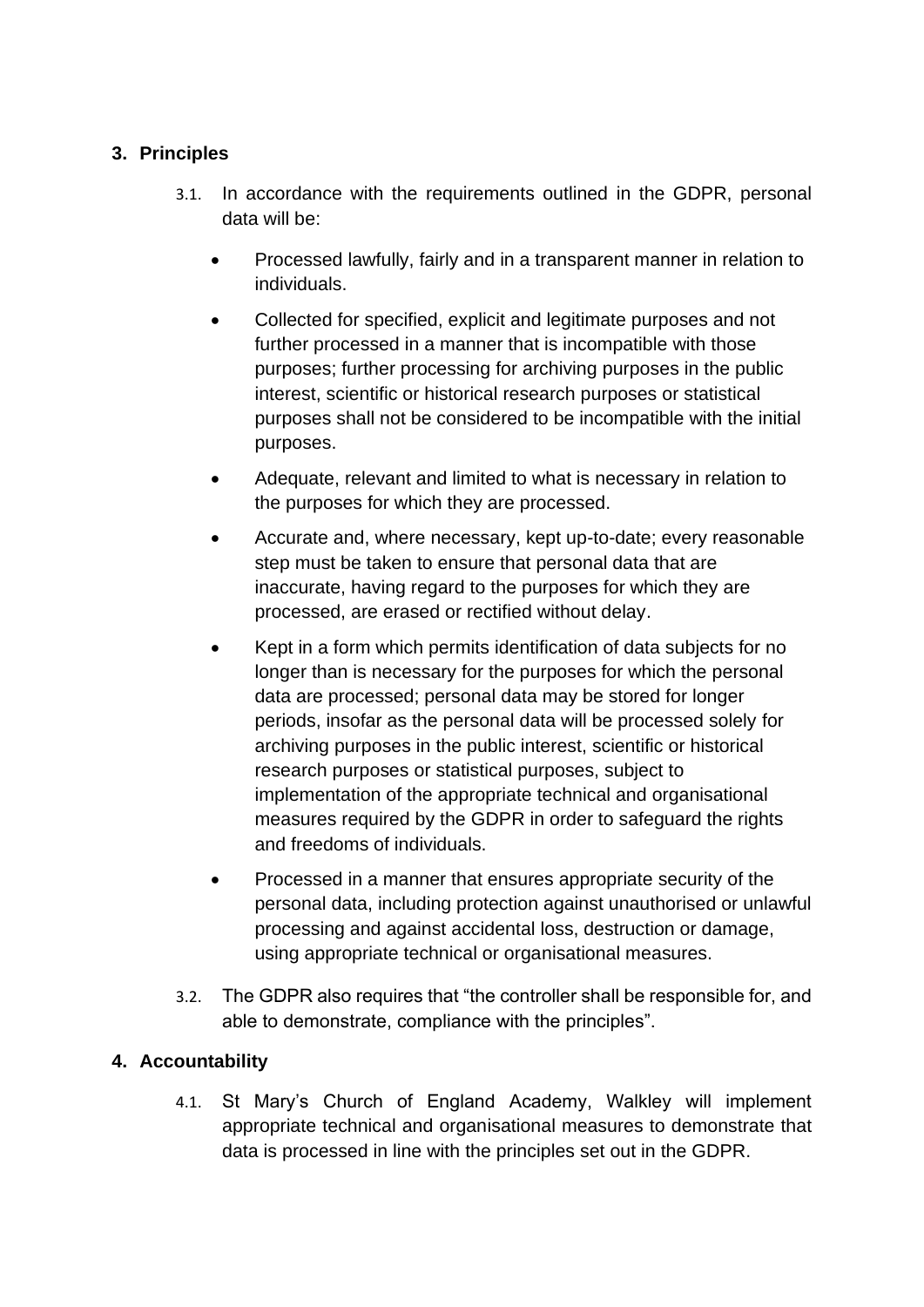- 4.2. The school will provide comprehensive, clear and transparent privacy policies.
- 4.3. Records of activities relating to higher risk processing will be maintained, such as the processing of special categories data or that in relation to criminal convictions and offences.
- 4.4. Internal records of processing activities will include the following:
	- Name and details of the organisation
	- Purpose(s) of the processing
	- Description of the categories of individuals and personal data
	- Retention schedules
	- Categories of recipients of personal data
	- Description of technical and organisational security measures
	- Details of transfers to third countries, including documentation of the transfer mechanism safeguards in place
- 4.5. The school will implement measures that meet the principles of data protection by design and data protection by default, such as:
	- Data minimisation.
	- Pseudonymisation.
	- Transparency.
	- Allowing individuals to monitor processing.
	- Continuously creating and improving security features.
- 4.6. Data protection impact assessments will be used, where appropriate.

#### <span id="page-4-0"></span>**5. Data protection officer (DPO)**

- 5.1. A DPO will be appointed in order to:
	- Inform and advise the school and its employees about their obligations to comply with the GDPR and other data protection laws.
	- Monitor the school's compliance with the GDPR and other laws, including managing internal data protection activities, advising on data protection impact assessments, conducting internal audits, and providing the required training to staff members.
- 5.2. An existing employee will be appointed to the role of DPO provided that their duties are compatible with the duties of the DPO and do not lead to a conflict of interests.
- 5.3. The individual appointed as DPO will have professional experience and knowledge of data protection law, particularly that in relation to schools.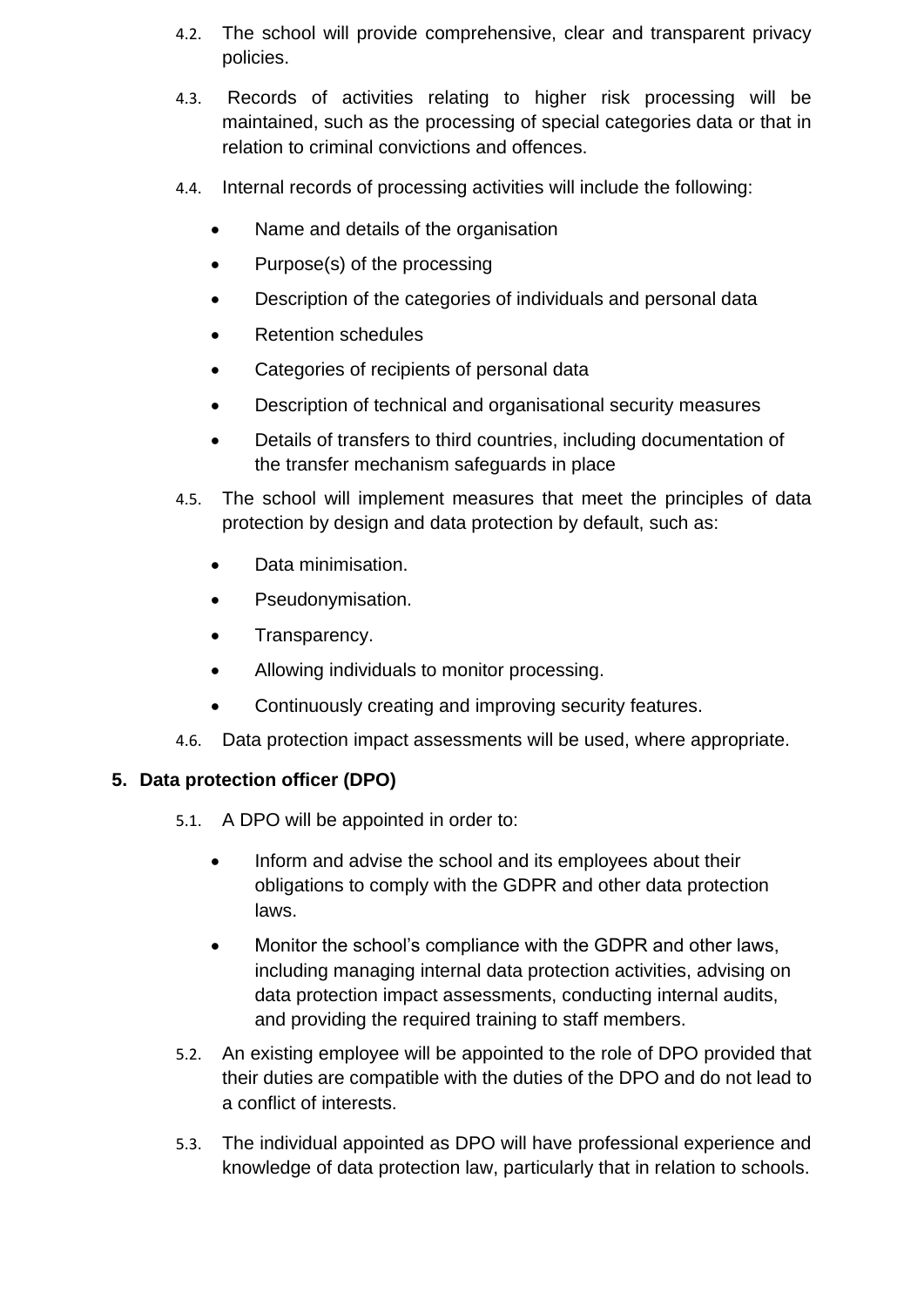- 5.4. The DPO will report to the highest level of management at the school, which is the Executive Head**.**
- 5.5. The DPO will operate independently and will not be dismissed or penalised for performing their task.
- 5.6. Sufficient resources will be provided to the DPO to enable them to meet their GDPR obligations.

#### <span id="page-5-0"></span>**6. Lawful processing**

- 6.1. The legal basis for processing data will be identified and documented prior to data being processed.
- 6.2. Under the GDPR, data will be lawfully processed under the following conditions:
	- The consent of the data subject has been obtained.
	- Processing is necessary for:
		- Compliance with a legal obligation.
		- The performance of a task carried out in the public interest or in the exercise of official authority vested in the controller.
		- For the performance of a contract with the data subject or to take steps to enter into a contract.
		- Protecting the vital interests of a data subject or another person.
		- For the purposes of legitimate interests pursued by the controller or a third party, except where such interests are overridden by the interests, rights or freedoms of the data subject. (This condition is not available to processing undertaken by the school in the performance of its tasks.)
- 6.3. Sensitive data will only be processed under the following conditions:
	- Explicit consent of the data subject, unless reliance on consent is prohibited by EU or Member State law.
	- Processing carried out by a not-for-profit body with a political, philosophical, religious or trade union aim provided the processing relates only to members or former members (or those who have regular contact with it in connection with those purposes) and provided there is no disclosure to a third party without consent.
	- Processing relates to personal data manifestly made public by the data subject.
	- Processing is necessary for:
		- Carrying out obligations under employment, social security or social protection law, or a collective agreement.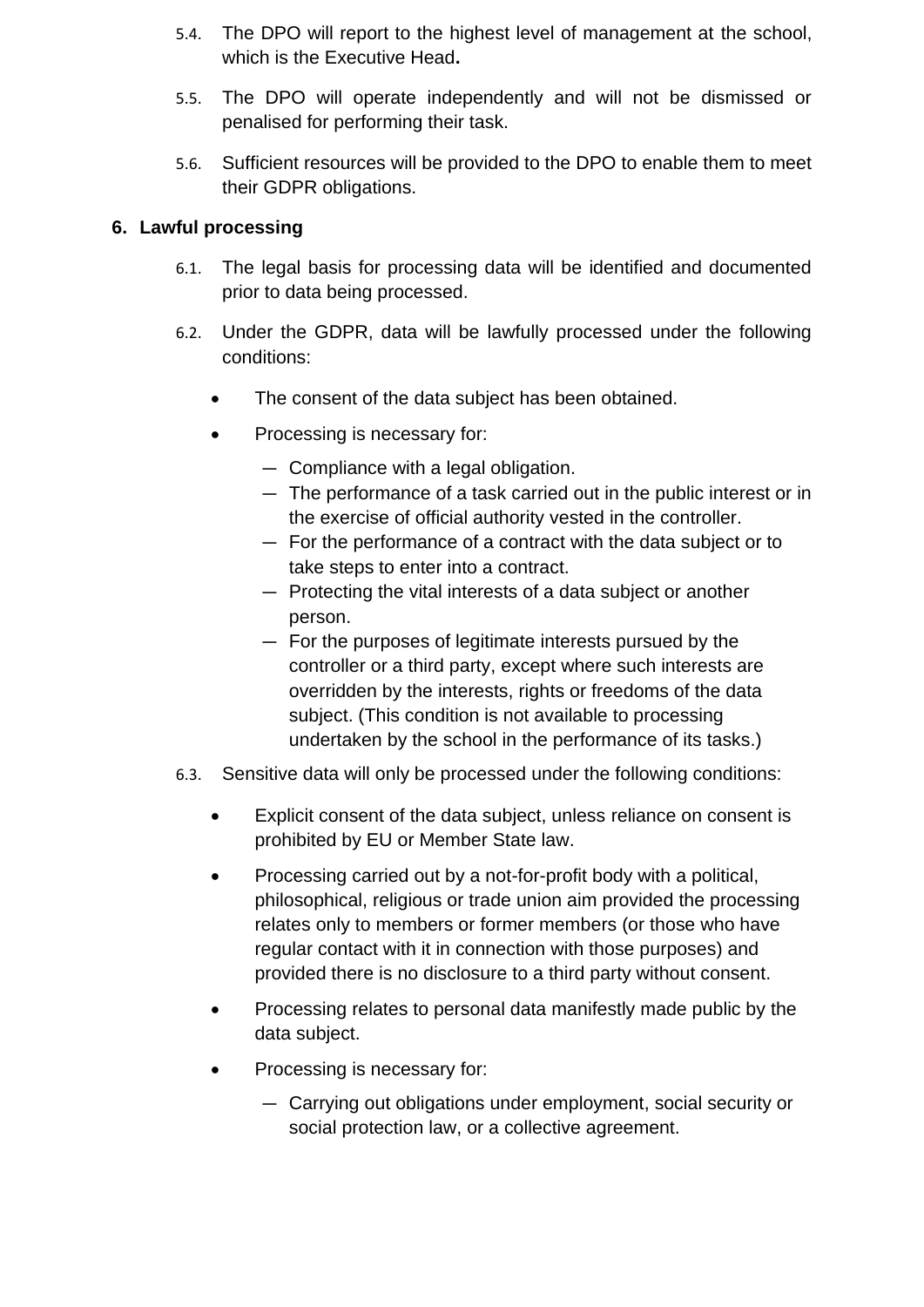- Protecting the vital interests of a data subject or another individual where the data subject is physically or legally incapable of giving consent.
- The establishment, exercise or defence of legal claims or where courts are acting in their judicial capacity.
- Reasons of substantial public interest on the basis of Union or Member State law which is proportionate to the aim pursued and which contains appropriate safeguards.
- The purposes of preventative or occupational medicine, for assessing the working capacity of the employee, medical diagnosis, the provision of health or social care or treatment or management of health or social care systems and services on the basis of Union or Member State law or a contract with a health professional.
- Reasons of public interest in the area of public health, such as protecting against serious cross-border threats to health or ensuring high standards of healthcare and of medicinal products or medical devices.
- Archiving purposes in the public interest, or scientific and historical research purposes or statistical purposes in accordance with Article 89(1).

#### <span id="page-6-0"></span>**7. Consent**

- 7.1. Consent must be a positive indication. It cannot be inferred from silence, inactivity or pre-ticked boxes.
- 7.2. Consent will only be accepted where it is freely given, specific, informed and an unambiguous indication of the individual's wishes.
- 7.3. Where consent is given, a record will be kept documenting how and when consent was given.
- 7.4. The school ensures that consent mechanisms meet the standards of the GDPR. Where the standard of consent cannot be met, an alternative legal basis for processing the data must be found, or the processing must cease.
- 7.5. Consent accepted under the DPA will be reviewed to ensure it meets the standards of the GDPR; however, acceptable consent obtained under the DPA will not be reobtained.
- 7.6. Consent can be withdrawn by the individual at any time.
- 7.7. Where a child is under the age of 16 or younger if the law provides it (up to the age of 13), the consent of parents will be sought prior to the processing of their data, except where the processing is related to preventative or counselling services offered directly to a child.

#### <span id="page-6-1"></span>**8. The right to be informed**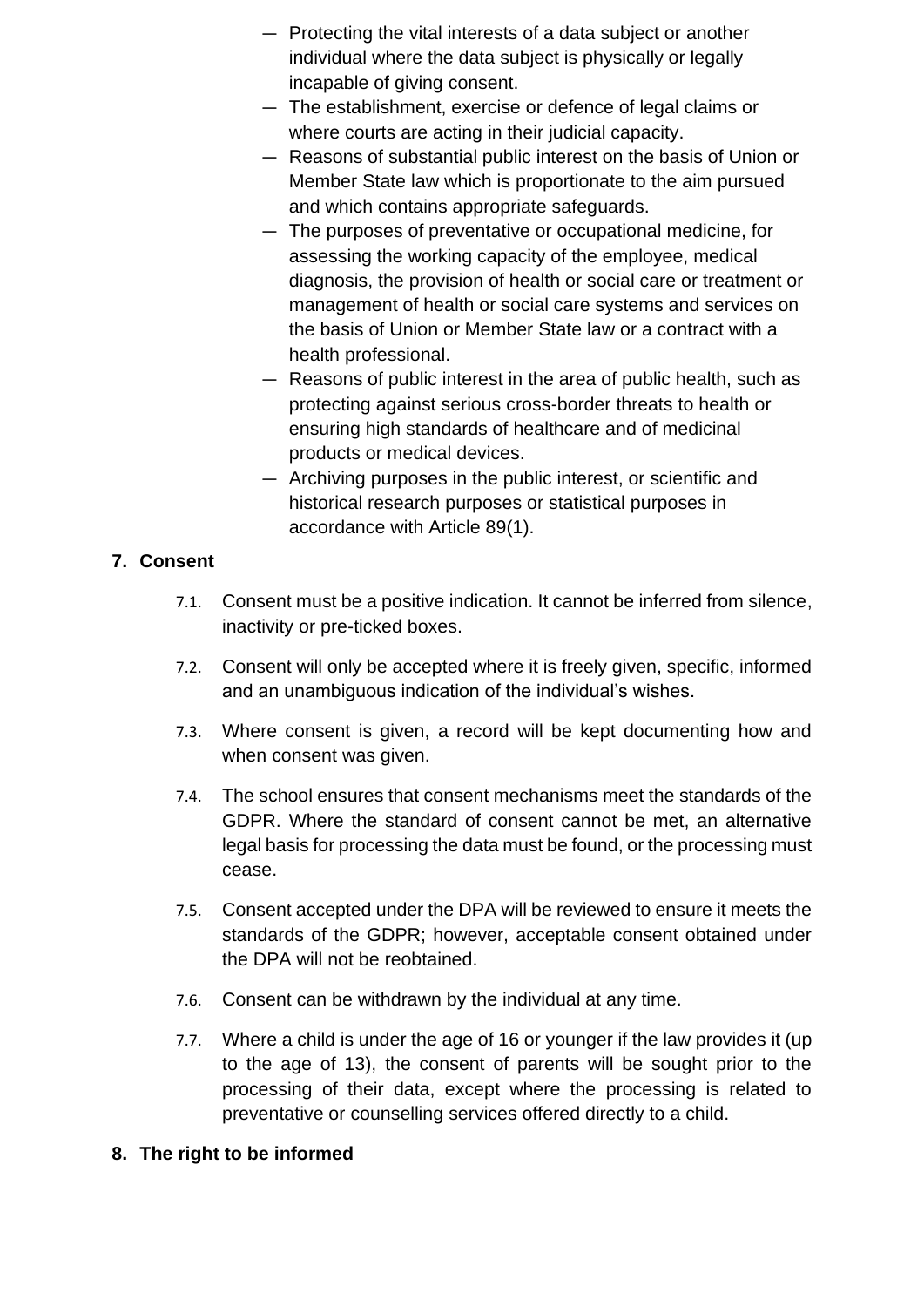- 8.1. The privacy notice supplied to individuals in regards to the processing of their personal data will be written in clear, plain language which is concise, transparent, easily accessible and free of charge.
- 8.2. If services are offered directly to a child, the school will ensure that the privacy notice is written in a clear, plain manner that the child will understand.
- 8.3. In relation to data obtained both directly from the data subject and not obtained directly from the data subject, the following information will be supplied within the privacy notice:
	- The identity and contact details of the controller (and where applicable, the controller's representative) and the DPO.
	- The purpose of, and the legal basis for, processing the data.
	- The legitimate interests of the controller or third party.
	- Any recipient or categories of recipients of the personal data.
	- Details of transfers to third countries and the safeguards in place.
	- The retention period of criteria used to determine the retention period.
	- The existence of the data subject's rights, including the right to:
		- Withdraw consent at any time.
		- Lodge a complaint with a supervisory authority.
	- The existence of automated decision making, including profiling, how decisions are made, the significance of the process and the consequences.
- 8.4. Where data is obtained directly from the data subject, information regarding whether the provision of personal data is part of a statutory or contractual requirement, as well as any possible consequences of failing to provide the personal data, will be provided.
- 8.5. Where data is not obtained directly from the data subject, information regarding the categories of personal data that the school holds, the source that the personal data originates from and whether it came from publicly accessible sources, will be provided.
- 8.6. For data obtained directly from the data subject, this information will be supplied at the time the data is obtained.
- 8.7. In relation to data that is not obtained directly from the data subject, this information will be supplied:
	- Within one month of having obtained the data.
	- If disclosure to another recipient is envisaged, at the latest, before the data are disclosed.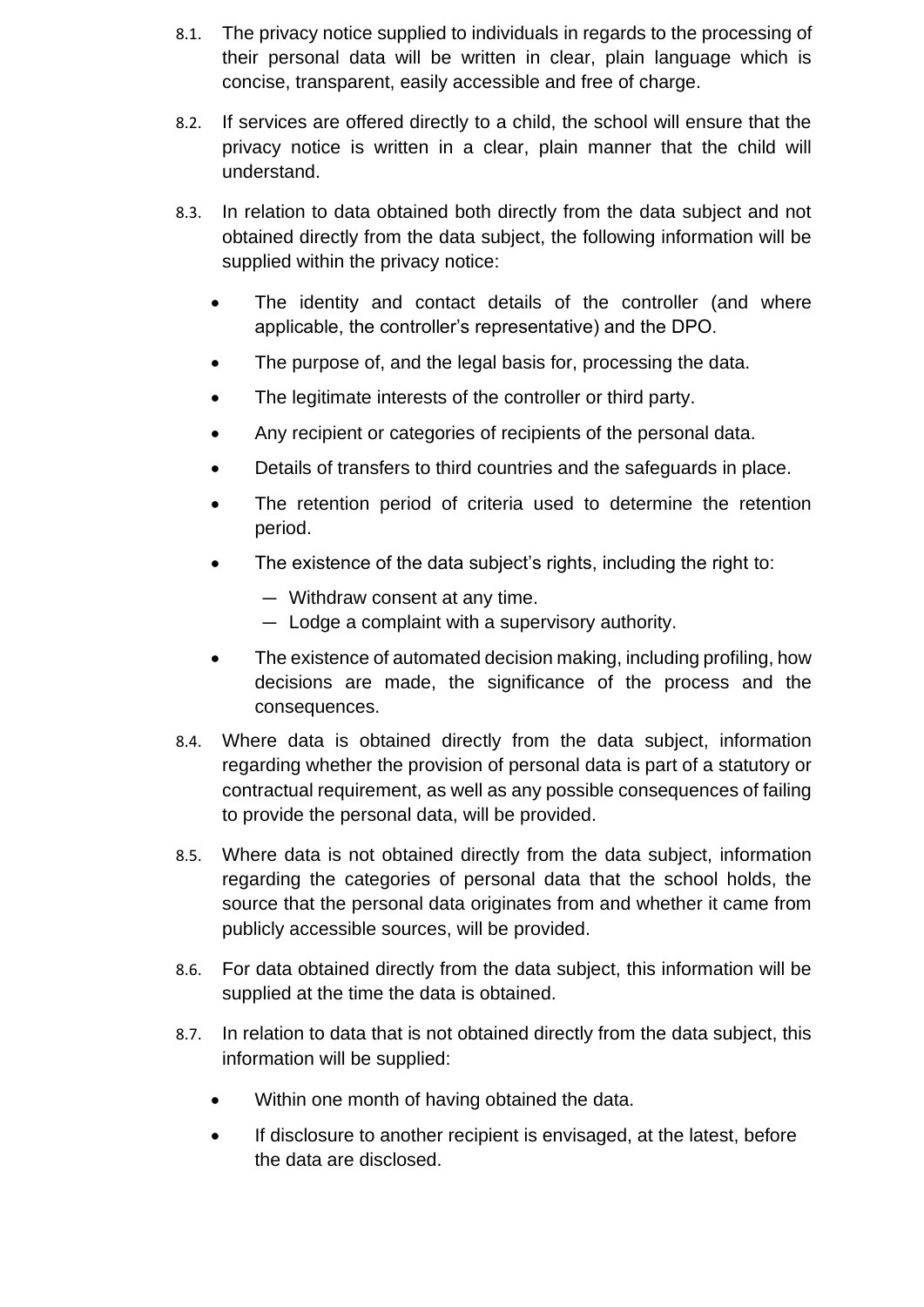If the data are used to communicate with the individual, at the latest, when the first communication takes place.

#### <span id="page-8-0"></span>**9. The right of access**

- 9.1. Individuals have the right to obtain confirmation that their data is being processed.
- 9.2. Individuals have the right to submit a subject access request (SAR) to gain access to their personal data in order to verify the lawfulness of the processing.
- 9.3. The school will verify the identity of the person making the request before any information is supplied.
- 9.4. A copy of the information will be supplied to the individual free of charge; however, the school may impose a 'reasonable fee' to comply with requests for further copies of the same information.
- 9.5. Where a SAR has been made electronically, the information will be provided in a commonly used electronic format.
- 9.6. Where a request is manifestly unfounded, excessive or repetitive, a reasonable fee will be charged.
- 9.7. All fees will be based on the administrative cost of providing the information.
- 9.8. All requests will be responded to without delay and at the latest, within one month of receipt.
- 9.9. In the event of numerous or complex requests, the period of compliance will be extended by a further two months. The individual will be informed of this extension, and will receive an explanation of why the extension is necessary, within one month of the receipt of the request.
- 9.10. Where a request is manifestly unfounded or excessive, the school holds the right to refuse to respond to the request. The individual will be informed of this decision and the reasoning behind it, as well as their right to complain to the supervisory authority and to a judicial remedy, within one month of the refusal.
- 9.11. In the event that a large quantity of information is being processed about an individual, the school will ask the individual to specify the information the request is in relation to.

#### <span id="page-8-1"></span>**10.The right to rectification**

10.1. Individuals are entitled to have any inaccurate or incomplete personal data rectified.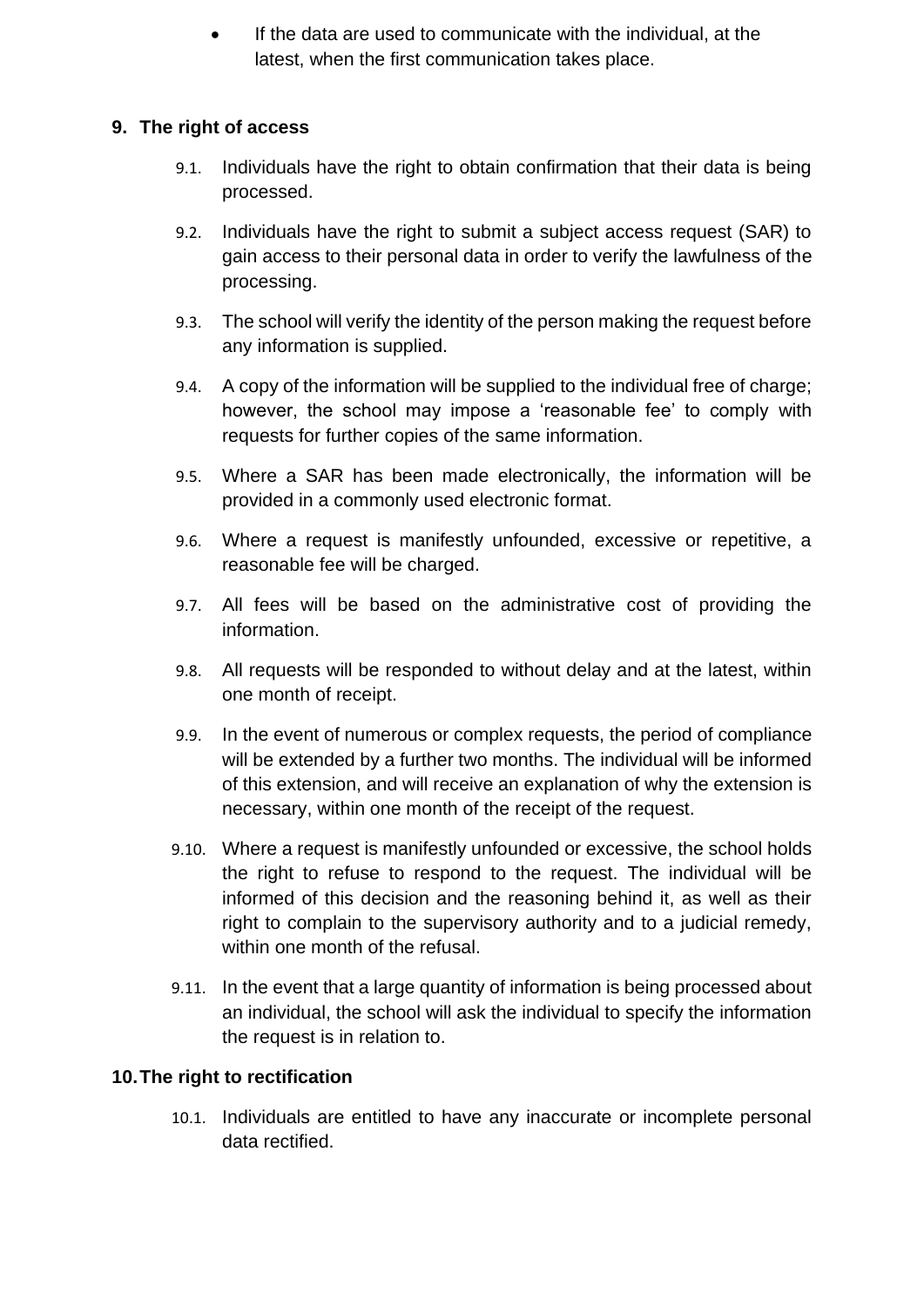- 10.2. Where the personal data in question has been disclosed to third parties, the school will inform them of the rectification where possible.
- 10.3. Where appropriate, the school will inform the individual about the third parties that the data has been disclosed to.
- 10.4. Requests for rectification will be responded to within one month; this will be extended by two months where the request for rectification is complex.
- 10.5. Where no action is being taken in response to a request for rectification, the school will explain the reason for this to the individual, and will inform them of their right to complain to the supervisory authority and to a judicial remedy.

#### <span id="page-9-0"></span>**11.The right to erasure**

- 11.1. Individuals hold the right to request the deletion or removal of personal data where there is no compelling reason for its continued processing.
- 11.2. Individuals have the right to erasure in the following circumstances:
	- Where the personal data is no longer necessary in relation to the purpose for which it was originally collected/processed
	- When the individual withdraws their consent
	- When the individual objects to the processing and there is no overriding legitimate interest for continuing the processing
	- The personal data was unlawfully processed
	- The personal data is required to be erased in order to comply with a legal obligation
	- The personal data is processed in relation to the offer of information society services to a child
- 11.3. The school has the right to refuse a request for erasure where the personal data is being processed for the following reasons:
	- To exercise the right of freedom of expression and information
	- To comply with a legal obligation for the performance of a public interest task or exercise of official authority
	- For public health purposes in the public interest
	- For archiving purposes in the public interest, scientific research, historical research or statistical purposes
	- The exercise or defence of legal claims
- 11.4. As a child may not fully understand the risks involved in the processing of data when consent is obtained, special attention will be given to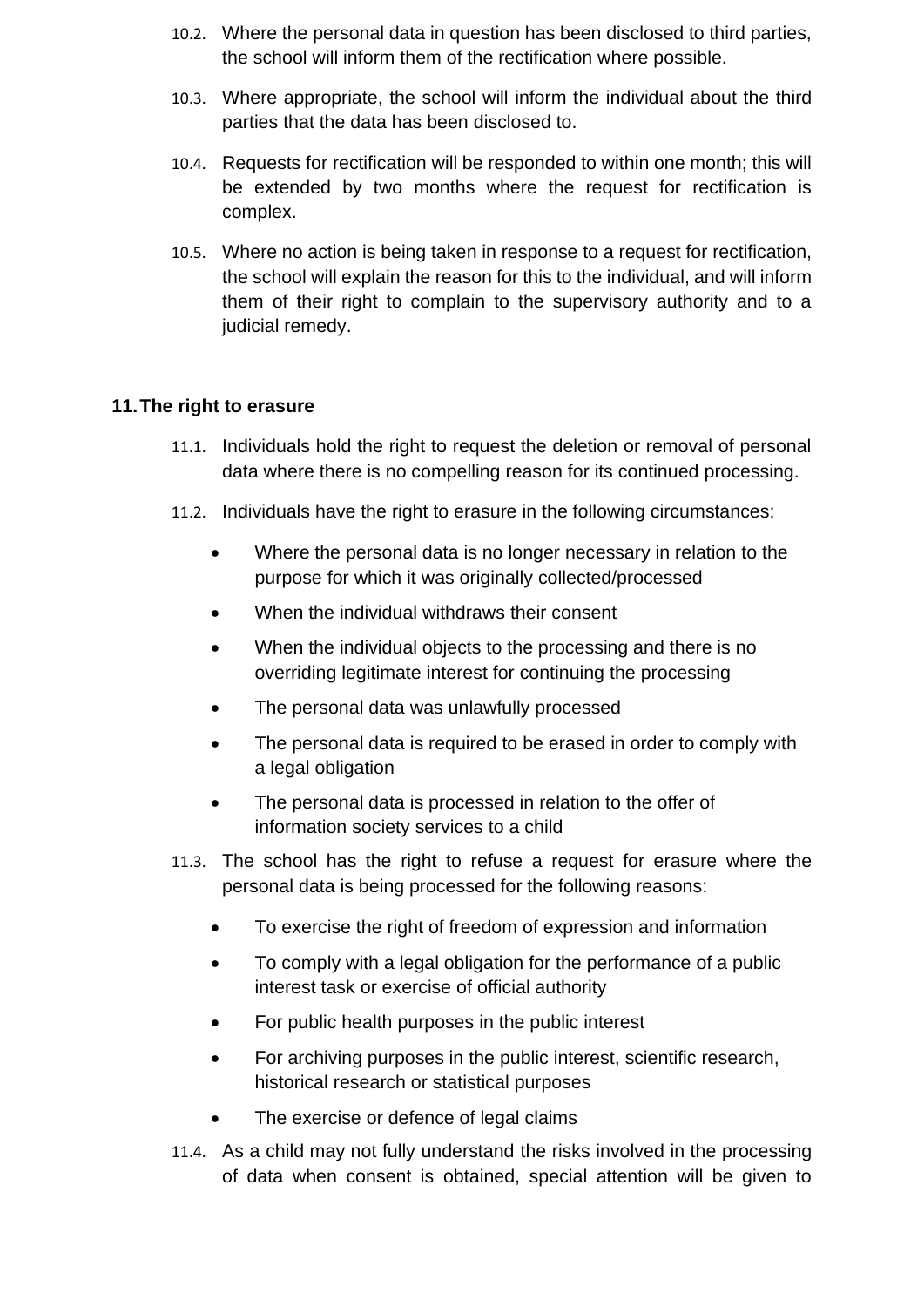existing situations where a child has given consent to processing and they later request erasure of the data, regardless of age at the time of the request.

- 11.5. Where personal data has been disclosed to third parties, they will be informed about the erasure of the personal data, unless it is impossible or involves disproportionate effort to do so.
- 11.6. Where personal data has been made public within an online environment, the school will inform other organisations who process the personal data to erase links to and copies of the personal data in question.

#### <span id="page-10-0"></span>**12.The right to restrict processing**

- 12.1. Individuals have the right to block or suppress the school's processing of personal data.
- 12.2. In the event that processing is restricted, the school will store the personal data, but not further process it, guaranteeing that just enough information about the individual has been retained to ensure that the restriction is respected in future.
- 12.3. The school will restrict the processing of personal data in the following circumstances:
	- Where an individual contests the accuracy of the personal data, processing will be restricted until the school has verified the accuracy of the data
	- Where an individual has objected to the processing and the school is considering whether their legitimate grounds override those of the individual
	- Where processing is unlawful and the individual opposes erasure and requests restriction instead
	- Where the school no longer needs the personal data but the individual requires the data to establish, exercise or defend a legal claim
- 12.4. If the personal data in question has been disclosed to third parties, the school will inform them about the restriction on the processing of the personal data, unless it is impossible or involves disproportionate effort to do so.
- 12.5. The school will inform individuals when a restriction on processing has been lifted.

#### <span id="page-10-1"></span>**13.The right to data portability**

13.1. Individuals have the right to obtain and reuse their personal data for their own purposes across different services.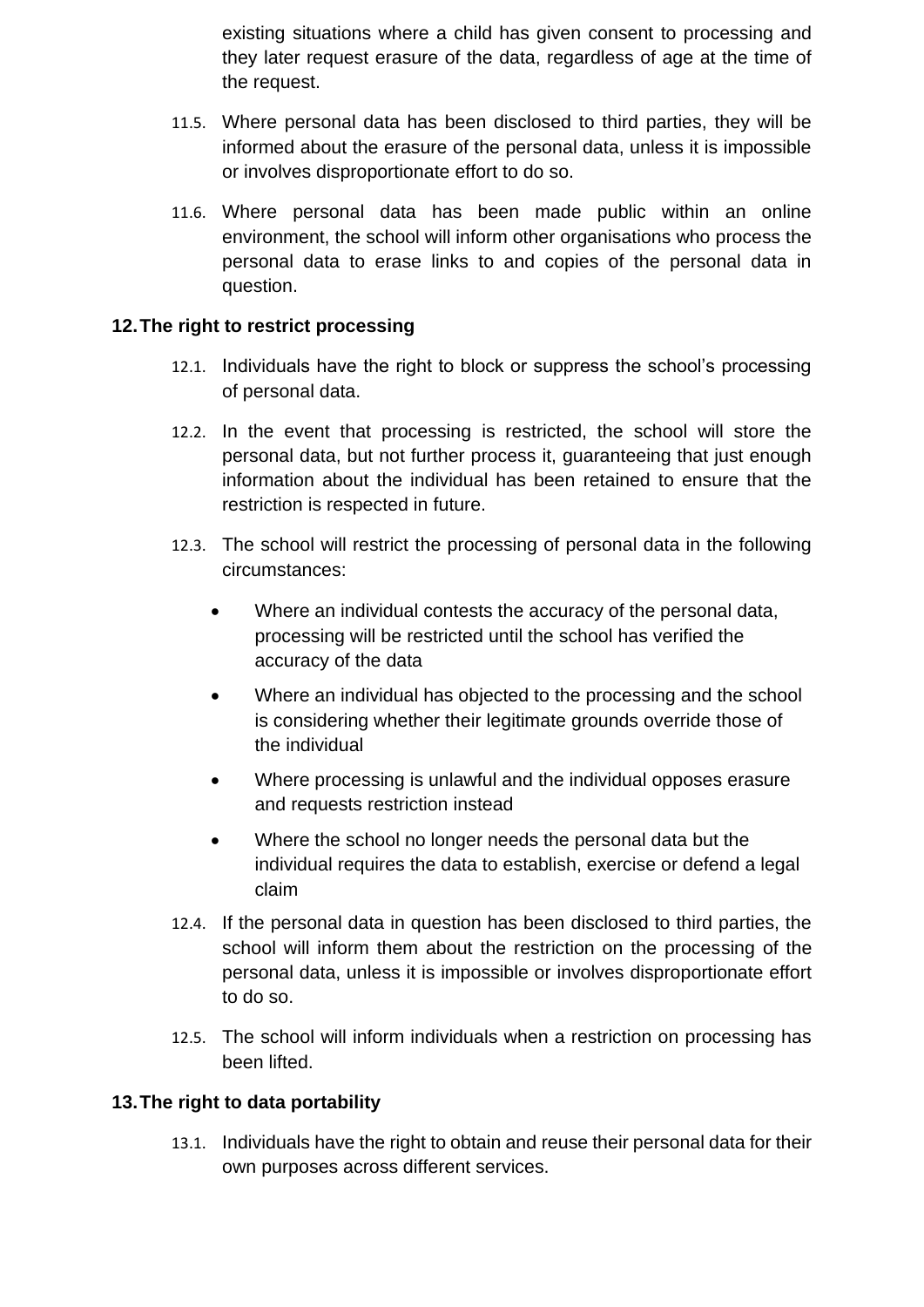- 13.2. Personal data can be easily moved, copied or transferred from one IT environment to another in a safe and secure manner, without hindrance to usability.
- 13.3. The right to data portability only applies in the following cases:
	- To personal data that an individual has provided to a controller
	- Where the processing is based on the individual's consent or for the performance of a contract
	- When processing is carried out by automated means
- 13.4. Personal data will be provided in a structured, commonly used and machine-readable form.
- 13.5. The school will provide the information free of charge.
- 13.6. Where feasible, data will be transmitted directly to another organisation at the request of the individual.
- 13.7. The school is not required to adopt or maintain processing systems which are technically compatible with other organisations.
- 13.8. In the event that the personal data concerns more than one individual, the school will consider whether providing the information would prejudice the rights of any other individual.
- 13.9. The school will respond to any requests for portability within one month.
- 13.10. Where the request is complex, or a number of requests have been received, the timeframe can be extended by two months, ensuring that the individual is informed of the extension and the reasoning behind it within one month of the receipt of the request.
- 13.11. Where no action is being taken in response to a request, the school will, without delay and at the latest within one month, explain to the individual the reason for this and will inform them of their right to complain to the supervisory authority and to a judicial remedy.

#### <span id="page-11-0"></span>**14.The right to object**

- 14.1. The school will inform individuals of their right to object at the first point of communication, and this information will be outlined in the privacy notice and explicitly brought to the attention of the data subject, ensuring that it is presented clearly and separately from any other information.
- 14.2. Individuals have the right to object to the following:
	- Processing based on legitimate interests or the performance of a task in the public interest
	- Direct marketing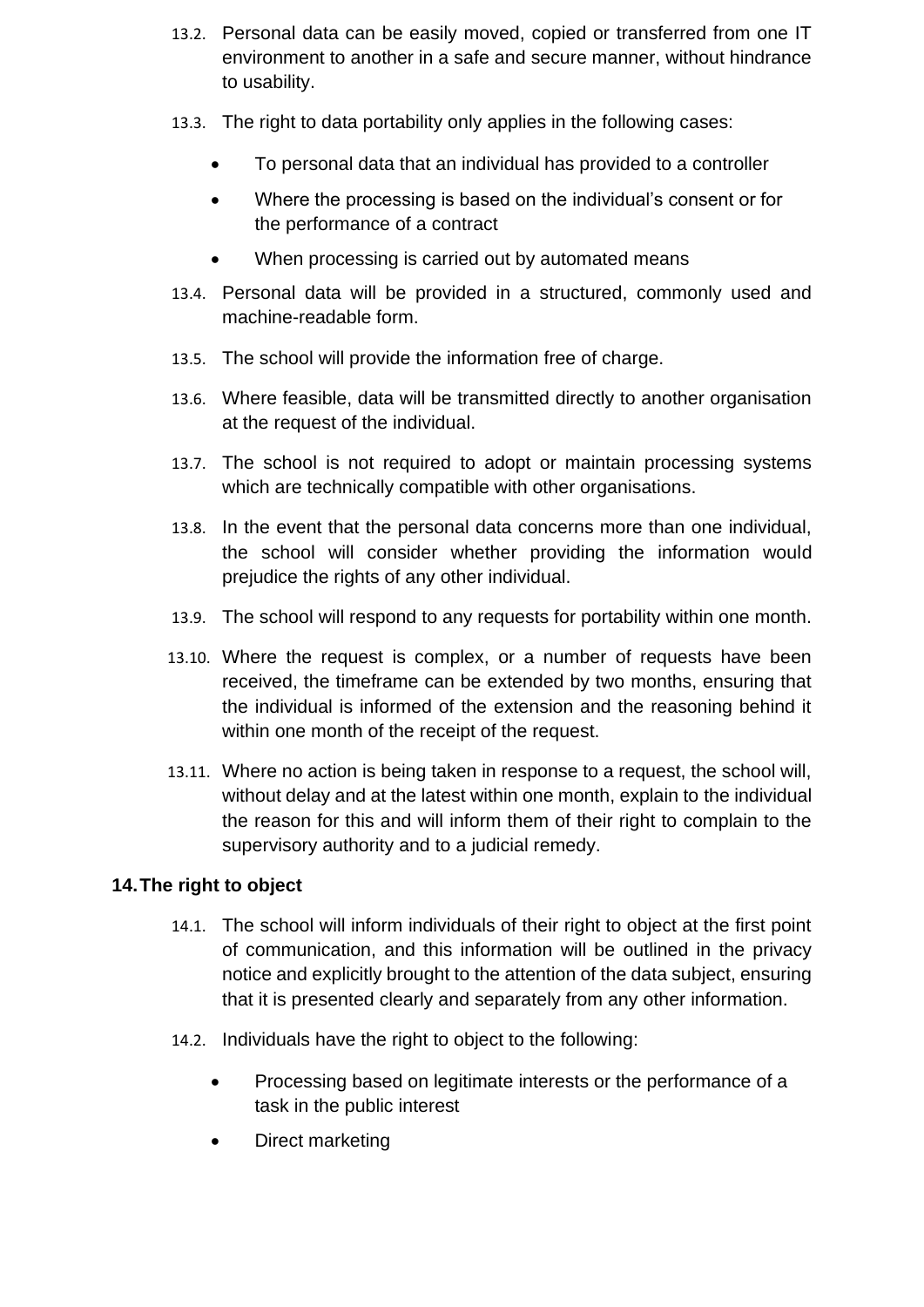- Processing for purposes of scientific or historical research and statistics.
- 14.3. Where personal data is processed for the performance of a legal task or legitimate interests:
	- An individual's grounds for objecting must relate to his or her particular situation.
	- The school will stop processing the individual's personal data unless the processing is for the establishment, exercise or defence of legal claims, or, where the school can demonstrate compelling legitimate grounds for the processing, which override the interests, rights and freedoms of the individual.
- 14.4. Where personal data is processed for direct marketing purposes:
	- The school will stop processing personal data for direct marketing purposes as soon as an objection is received.
	- The school cannot refuse an individual's objection regarding data that is being processed for direct marketing purposes.
- 14.5. Where personal data is processed for research purposes:
	- The individual must have grounds relating to their particular situation in order to exercise their right to object.
	- Where the processing of personal data is necessary for the performance of a public interest task, the school is not required to comply with an objection to the processing of the data.
- 14.6. Where the processing activity is outlined above, but is carried out online, the school will offer a method for individuals to object online.

#### <span id="page-12-0"></span>**15.Automated decision making and profiling**

- 15.1. Individuals have the right not to be subject to a decision when:
	- It is based on automated processing, e.g. profiling.
	- It produces a legal effect or a similarly significant effect on the individual.
- 15.2. The school will take steps to ensure that individuals are able to obtain human intervention, express their point of view, and obtain an explanation of the decision and challenge it.
- 15.3. When automatically processing personal data for profiling purposes, the school will ensure that the appropriate safeguards are in place, including:
	- Ensuring processing is fair and transparent by providing meaningful information about the logic involved, as well as the significance and the predicted impact.
	- Using appropriate mathematical or statistical procedures.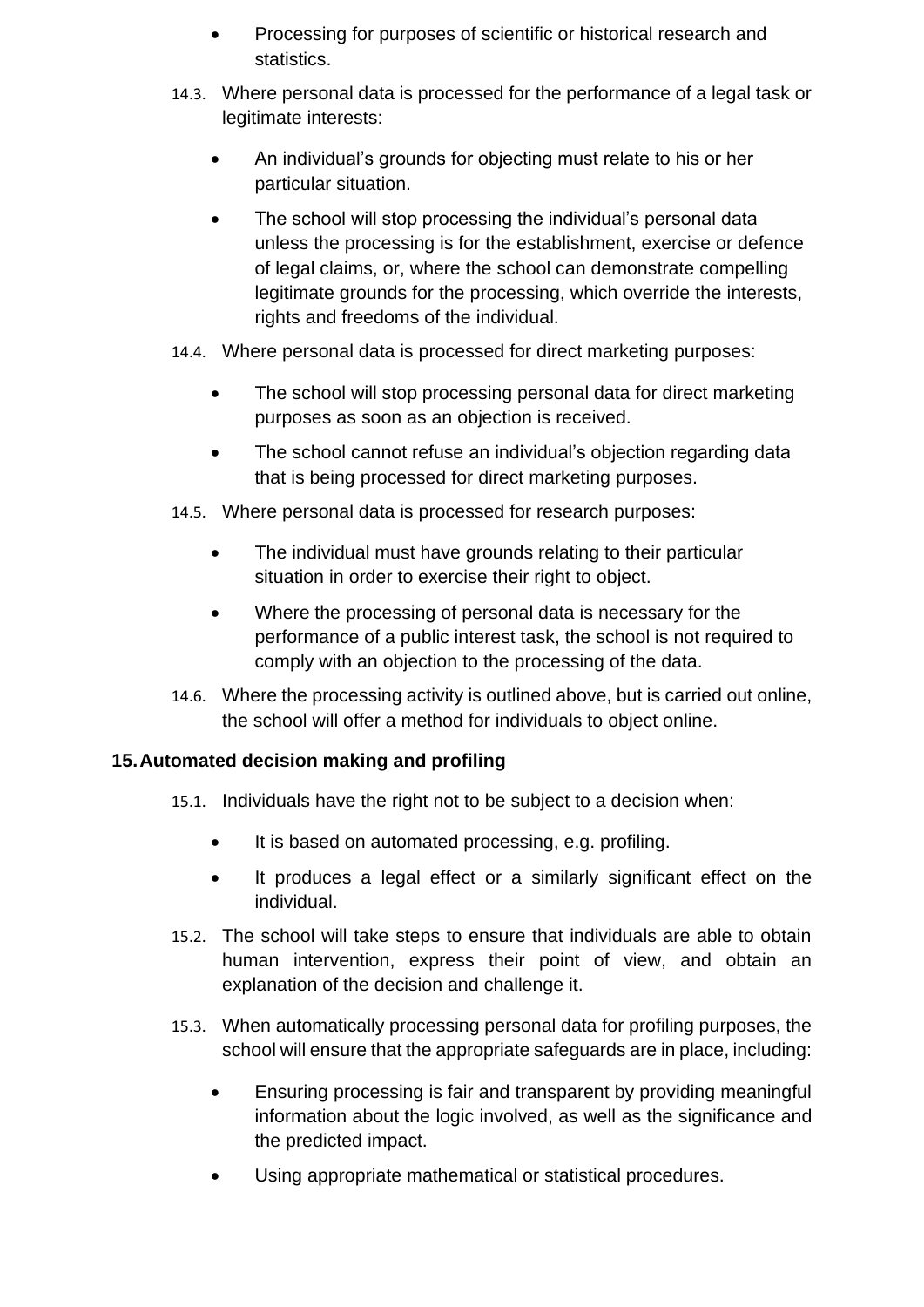- Implementing appropriate technical and organisational measures to enable inaccuracies to be corrected and minimise the risk of errors.
- Securing personal data in a way that is proportionate to the risk to the interests and rights of the individual and prevents discriminatory effects.
- 15.4. Automated decisions must not concern a child or be based on the processing of sensitive data, unless:
	- The school has the explicit consent of the individual.
	- The processing is necessary for reasons of substantial public interest on the basis of Union/Member State law.

#### <span id="page-13-0"></span>**16.Privacy by design and privacy impact assessments**

- 16.1. The school will act in accordance with the GDPR by adopting a privacy by design approach and implementing technical and organisational measures which demonstrate how the school has considered and integrated data protection into processing activities.
- 16.2. Data protection impact assessments (DPIAs) will be used to identify the most effective method of complying with the school's data protection obligations and meeting individuals' expectations of privacy.
- 16.3. DPIAs will allow the school to identify and resolve problems at an early stage, thus reducing associated costs and preventing damage from being caused to the school's reputation which might otherwise occur.
- 16.4. A DPIA will be carried out when using new technologies or when the processing is likely to result in a high risk to the rights and freedoms of individuals.
- 16.5. A DPIA will be used for more than one project, where necessary.
- 16.6. High risk processing includes, but is not limited to, the following:
	- Systematic and extensive processing activities, such as profiling
	- Large scale processing of special categories of data or personal data which is in relation to criminal convictions or offences
	- The use of CCTV.
- 16.7. The school will ensure that all DPIAs include the following information:
	- A description of the processing operations and the purposes
	- An assessment of the necessity and proportionality of the processing in relation to the purpose
	- An outline of the risks to individuals
	- The measures implemented in order to address risk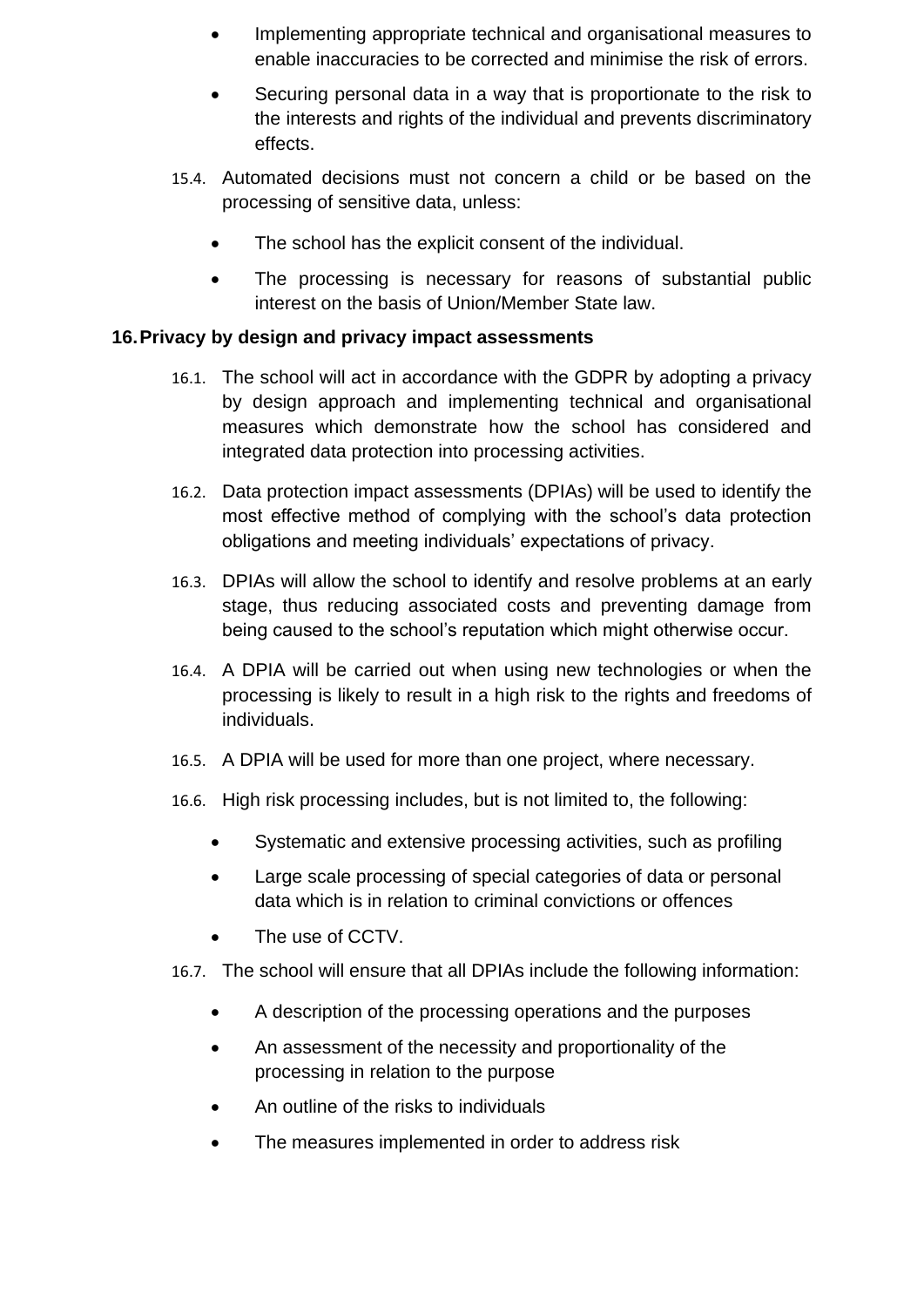16.8. Where a DPIA indicates high risk data processing, the school will consult the ICO to seek its opinion as to whether the processing operation complies with the GDPR.

#### <span id="page-14-0"></span>**17.Data breaches**

- 17.1. The term 'personal data breach' refers to a breach of security which has led to the destruction, loss, alteration, unauthorised disclosure of, or access to, personal data.
- 17.2. The Executive Headteacher / Head of School will ensure that all staff members are made aware of, and understand, what constitutes a data breach as part of their CPD training.
- 17.3. Where a breach is likely to result in a risk to the rights and freedoms of individuals, the relevant supervisory authority will be informed.
- 17.4. All notifiable breaches will be reported to the relevant supervisory authority within 72 hours of the school becoming aware of it.
- 17.5. The risk of the breach having a detrimental effect on the individual, and the need to notify the relevant supervisory authority, will be assessed on a case-by-case basis.
- 17.6. In the event that a breach is likely to result in a high risk to the rights and freedoms of an individual, the school will notify those concerned directly.
- 17.7. A 'high risk' breach means that the threshold for notifying the individual is higher than that for notifying the relevant supervisory authority.
- 17.8. In the event that a breach is sufficiently serious, the public will be notified without undue delay.
- 17.9. Effective and robust breach detection, investigation and internal reporting procedures are in place at the school, which facilitate decisionmaking in relation to whether the relevant supervisory authority or the public need to be notified.
- 17.10. Within a breach notification, the following information will be outlined:
	- The nature of the personal data breach, including the categories and approximate number of individuals and records concerned
	- The name and contact details of the DPO
	- An explanation of the likely consequences of the personal data breach
	- A description of the proposed measures to be taken to deal with the personal data breach
	- Where appropriate, a description of the measures taken to mitigate any possible adverse effects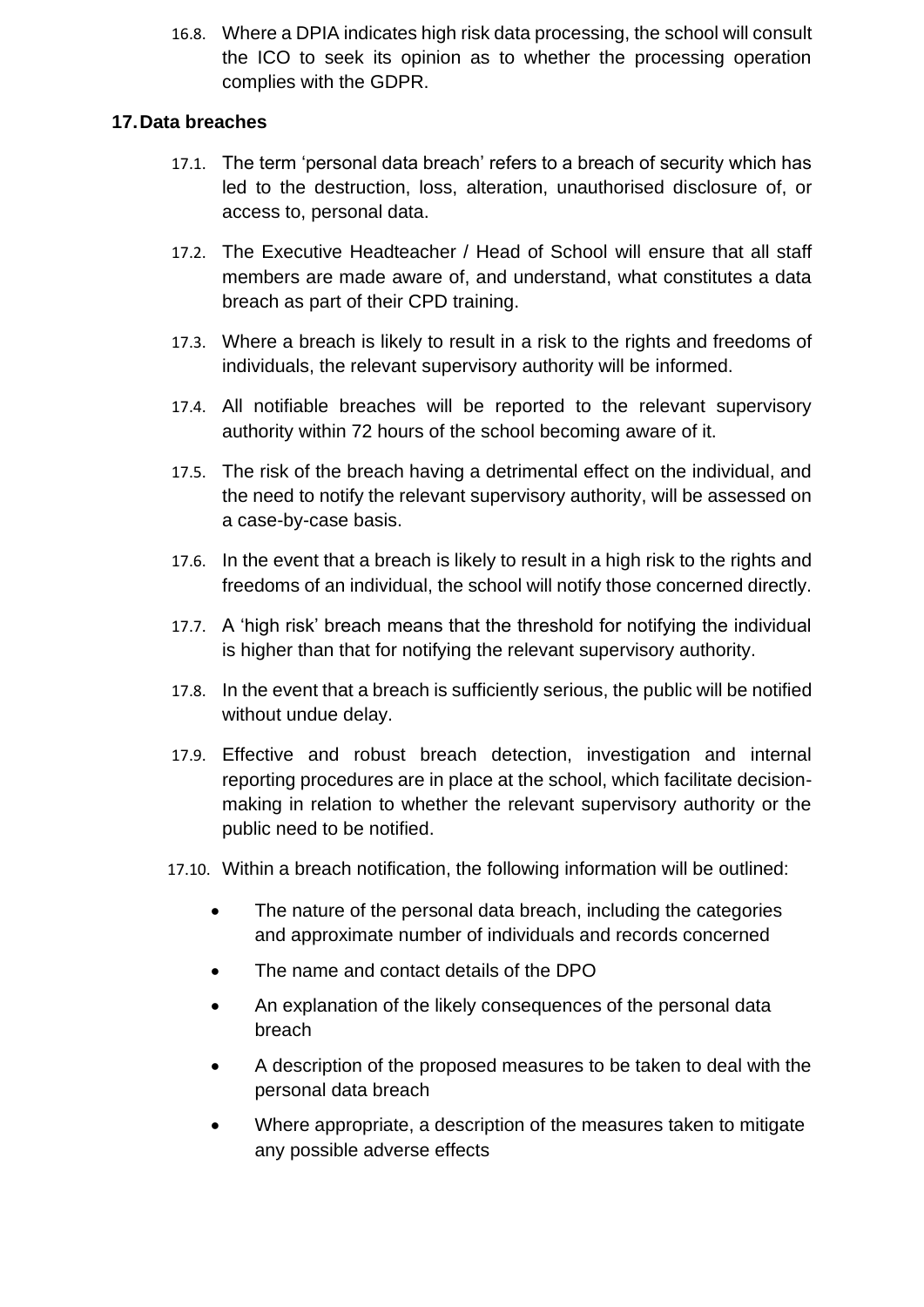17.11. Failure to report a breach when required to do so may result in a fine, as well as a fine for the breach itself.

#### <span id="page-15-0"></span>**18.Data security**

- 18.1. Confidential paper records will be kept in a locked filing cabinet, drawer or safe, with restricted access.
- 18.2. Confidential paper records will not be left unattended or in clear view anywhere with general access.
- 18.3. Digital data is coded, encrypted or password-protected, both on a local hard drive and on a network drive that is regularly backed up off-site.
- 18.4. Where data is saved on removable storage or a portable device, the device will be kept in a locked filing cabinet, drawer or safe when not in use.
- 18.5. Memory sticks will not be used to hold personal information unless they are password-protected and fully encrypted.
- 18.6. All electronic devices are password-protected to protect the information on the device in case of theft.
- 18.7. Where possible, the school enables electronic devices to allow the remote blocking or deletion of data in case of theft.
- 18.8. Staff and governors will not use their personal laptops or computers for school purposes.
- 18.9. All necessary members of staff are provided with their own secure login and password, and every computer regularly prompts users to change their password.
- 18.10. Emails containing sensitive or confidential information are passwordprotected if there are unsecure servers between the sender and the recipient.
- 18.11. Circular emails to parents are sent blind carbon copy (bcc), so email addresses are not disclosed to other recipients.
- 18.12. When sending confidential information by fax, staff will always check that the recipient is correct before sending.
- 18.13. Where personal information that could be considered private or confidential is taken off the premises, either in electronic or paper format, staff will take extra care to follow the same procedures for security, e.g. keeping devices under lock and key. The person taking the information from the school premises accepts full responsibility for the security of the data.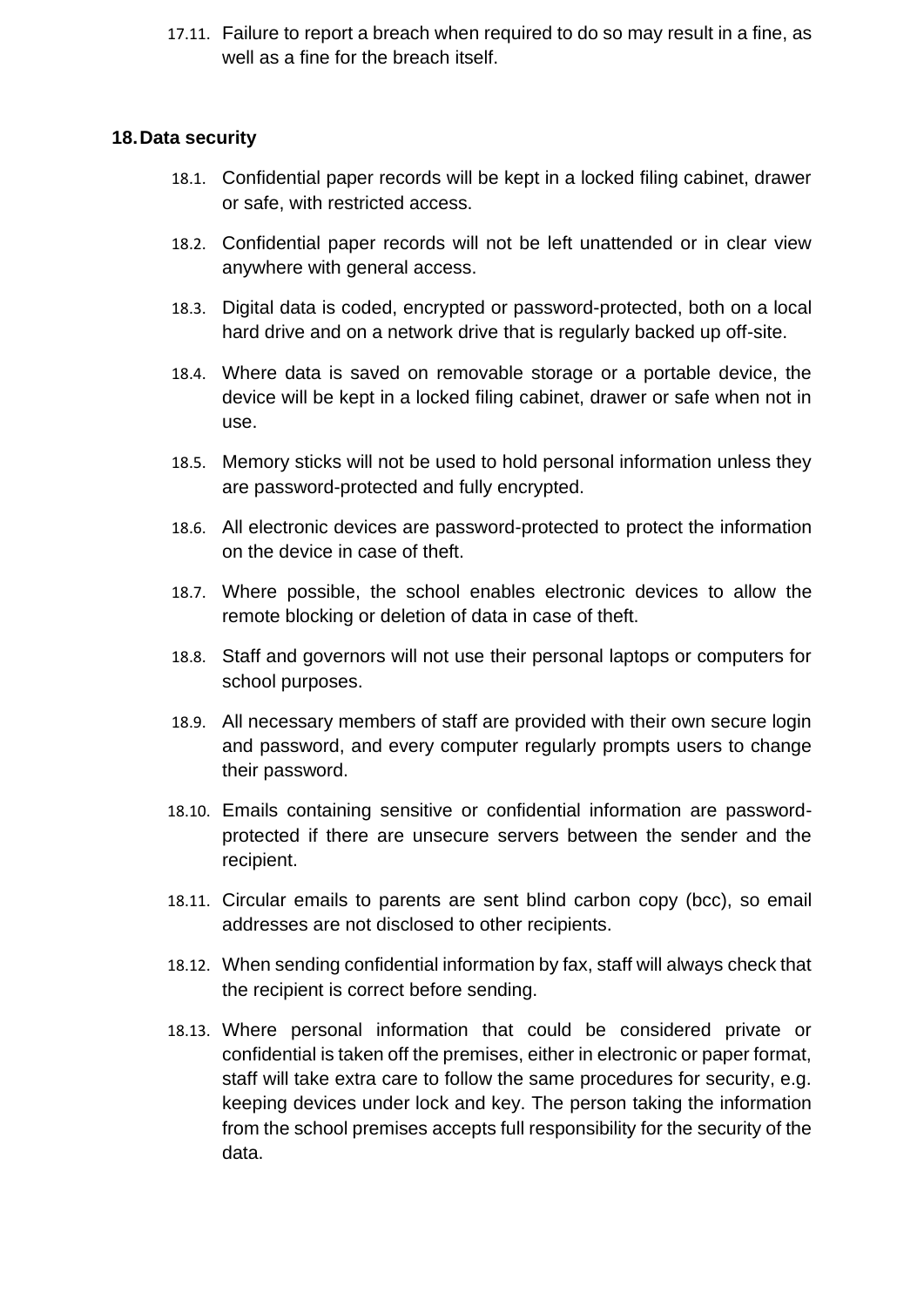- 18.14. Before sharing data, all staff members will ensure:
	- They are allowed to share it.
	- That adequate security is in place to protect it.
	- Who will receive the data has been outlined in a privacy notice.
- 18.15. Under no circumstances are visitors allowed access to confidential or personal information. Visitors to areas of the school containing sensitive information are supervised at all times.
- 18.16. The physical security of the school's buildings and storage systems, and access to them, is reviewed on a **termly** basis. If an increased risk in vandalism/burglary/theft is identified, extra measures to secure data storage will be put in place.
- 18.17. St Mary's Church of England Academy, Walkley takes its duties under the GDPR seriously and any unauthorised disclosure may result in disciplinary action.
- 18.18. The Executive Headteacher / Head of School is responsible for continuity and recovery measures are in place to ensure the security of protected data.

#### <span id="page-16-0"></span>**19.Publication of information**

- 19.1. St Marys' Church of England Academy, Walkley publishes a publication scheme on its website outlining classes of information that will be made routinely available, including:
	- Policies and procedures
	- Minutes of meetings
	- Annual reports
	- Financial information
- 19.2. Classes of information specified in the publication scheme are made available quickly and easily on request.
- 19.3. St Mary's Church of England Academy, Walkley will not publish any personal information, including photos, on its website without the permission of the affected individual.
- 19.4. When uploading information to the school website, staff are considerate of any metadata or deletions which could be accessed in documents and images on the site.

#### <span id="page-16-1"></span>**20.CCTV and photography**

20.1. The school understands that recording images of identifiable individuals constitutes as processing personal information, so it is done in line with data protection principles.